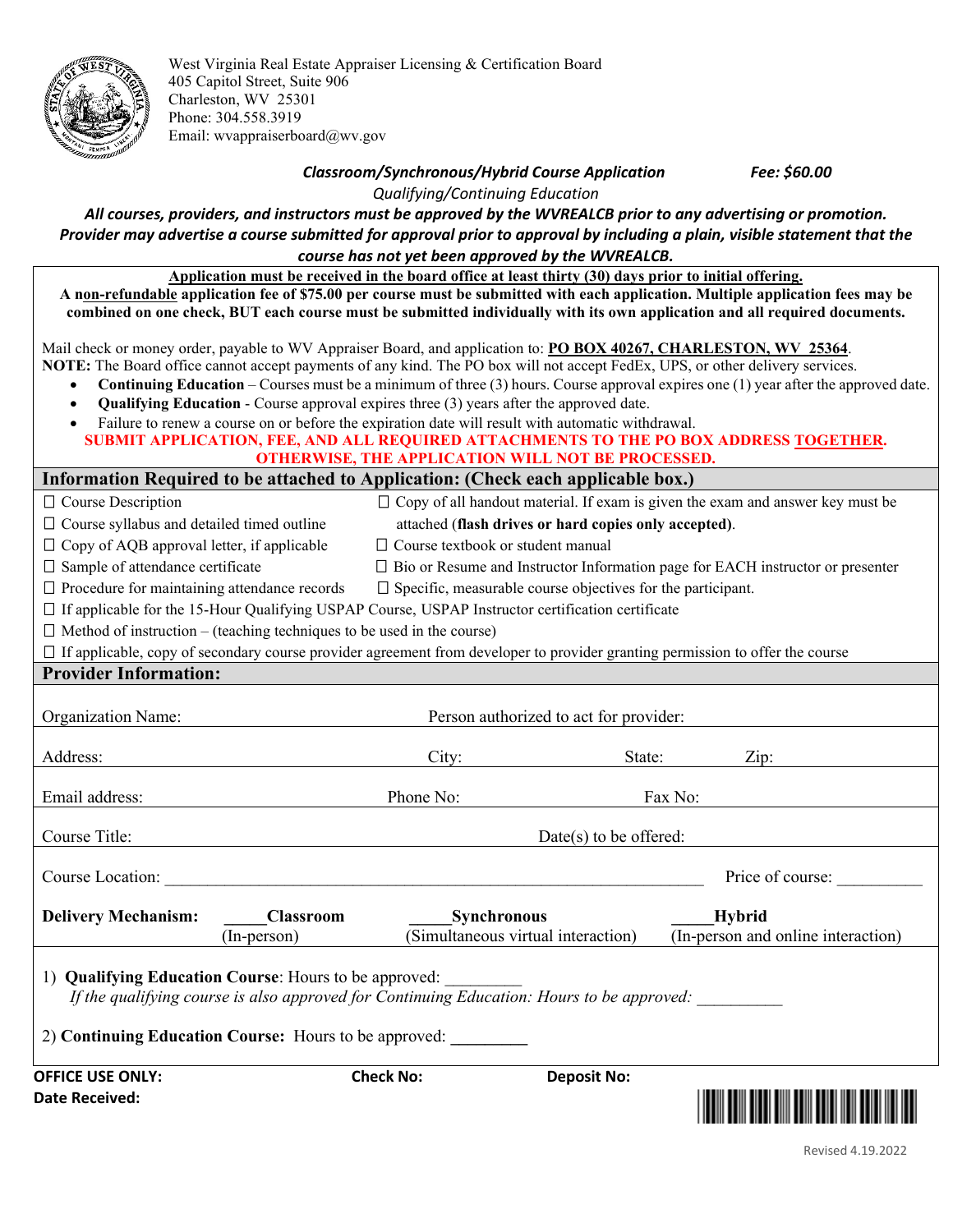| <b>Instructor Information:</b>                                                                                                                                                                                                                                                                                                                                                                                                                                                                                                                                                                                                                                                                                                                                                                             |  |  |  |  |  |
|------------------------------------------------------------------------------------------------------------------------------------------------------------------------------------------------------------------------------------------------------------------------------------------------------------------------------------------------------------------------------------------------------------------------------------------------------------------------------------------------------------------------------------------------------------------------------------------------------------------------------------------------------------------------------------------------------------------------------------------------------------------------------------------------------------|--|--|--|--|--|
| Instructor Name: Address: Address:                                                                                                                                                                                                                                                                                                                                                                                                                                                                                                                                                                                                                                                                                                                                                                         |  |  |  |  |  |
| □ Licensed Residential □ Certified Residential □ Certified General □ Other ________________________                                                                                                                                                                                                                                                                                                                                                                                                                                                                                                                                                                                                                                                                                                        |  |  |  |  |  |
| If applicable, USPAP certified instructor ID Number<br>Expiration Date: ________________                                                                                                                                                                                                                                                                                                                                                                                                                                                                                                                                                                                                                                                                                                                   |  |  |  |  |  |
| Instructor must meet at least one of the following criteria. Check all that applies:                                                                                                                                                                                                                                                                                                                                                                                                                                                                                                                                                                                                                                                                                                                       |  |  |  |  |  |
| $\Box$ Hold a license or certification in West Virginia or in any other state at the level to be taught and have five (5) years appraisal experience within the<br>past ten (10) years directly related to the subject matter to be taught.                                                                                                                                                                                                                                                                                                                                                                                                                                                                                                                                                                |  |  |  |  |  |
| $\Box$ Hold a license or certification in West Virginia or in any other state at the level to be taught and have five (5) years of teaching experience within the<br>past the $(10)$ years in the subject matter to be taught.                                                                                                                                                                                                                                                                                                                                                                                                                                                                                                                                                                             |  |  |  |  |  |
| $\Box$ Have five (5) years of teaching experience within the past ten (10) years in the subject matter to be taught and pass an examination at the level to be<br>taught.                                                                                                                                                                                                                                                                                                                                                                                                                                                                                                                                                                                                                                  |  |  |  |  |  |
| $\Box$ Have five (5) years appraisal experience within the past ten (10) years directly related to the subject matter to be taught and pass an examination at<br>the level to be taught.                                                                                                                                                                                                                                                                                                                                                                                                                                                                                                                                                                                                                   |  |  |  |  |  |
| $\Box$ Hold a baccalaureate or higher degree in a field directly related to subject matter to be taught and pass an examination at the level to be taught.                                                                                                                                                                                                                                                                                                                                                                                                                                                                                                                                                                                                                                                 |  |  |  |  |  |
| $\Box$ Be a full-time faculty member at a college or university teaching a credit course in appraising.                                                                                                                                                                                                                                                                                                                                                                                                                                                                                                                                                                                                                                                                                                    |  |  |  |  |  |
| $\Box$ To teach a Uniform Standards of Professional Appraisal Practice (USPAP) course, the instructor must have successfully completed the 15-Hour<br>national USPAP instructor training course and examination adopted by the Appraisal Qualifications Board of The Appraisal Foundation, or its<br>equivalent, successfully complete the 7-hour national USPAP update course and examination, or its equivalent, every two years in order to maintain his<br>or her USPAP teaching credential, and be a state certified appraiser in good standing.                                                                                                                                                                                                                                                      |  |  |  |  |  |
| <b>Qualifying Education Modules</b>                                                                                                                                                                                                                                                                                                                                                                                                                                                                                                                                                                                                                                                                                                                                                                        |  |  |  |  |  |
| Each qualifying education course must be broken down to show how they meet the subject matter requirements of the following<br>modules. The detailed course outline with estimated time required to present each course subsection must equal the number of<br>hours requested.                                                                                                                                                                                                                                                                                                                                                                                                                                                                                                                            |  |  |  |  |  |
|                                                                                                                                                                                                                                                                                                                                                                                                                                                                                                                                                                                                                                                                                                                                                                                                            |  |  |  |  |  |
| $\Box$ Module 1 – Basic Appraisal Principles (30 hours)<br>Real Property Concepts and Characteristics (Basic Real Property Concepts; Real Property Characteristics; Legal Description)<br>Legal Consideration (Forms of Ownership; Public & Private Controls; Real Estate Contracts; Leases)<br>Influences on Real Estate Values (Governmental; Economic; Social; Environmental, Geographic & Physical)<br>Types of Value (Market Value; Other Value Types)<br>Economic Principles (Classical Economic Principles; Application & Illustrations of the Economic Principles)<br>Overview of Real Estate Markets and Analysis (Market Fundamentals, Characteristics & Definitions; Supply Analysis; Demand<br>Analysis: Use of Market Analysis)<br>Ethics and How They Apply in Appraisal Theory and Practice |  |  |  |  |  |
| $\Box$ Module 2 – Basic Appraisal Procedures (30 hours)                                                                                                                                                                                                                                                                                                                                                                                                                                                                                                                                                                                                                                                                                                                                                    |  |  |  |  |  |
| Overview of Approaches to Value<br>Valuation Procedures (Defining the Problem; Collecting & Selecting Data: Analyzing; Reconciling & Final Value Opinion;<br>Communicating the Appraisal)<br>Property Description (Geographic Characteristics of the Land/Site; Geologic Characteristics of the Land/Site; Location &<br>Neighborhood Characteristics; Land/Site Considerations for Highest and Best Use; Improvements - Architectural Styles & Types<br>of Construction)<br>Residential Applications                                                                                                                                                                                                                                                                                                      |  |  |  |  |  |
| $\Box$ Module 3 – USPAP (15 hours)                                                                                                                                                                                                                                                                                                                                                                                                                                                                                                                                                                                                                                                                                                                                                                         |  |  |  |  |  |

**□** Module 4 - Residential Market Analysis and Highest and Best Use (15 hours)

Residential Markets and Analysis (Market Fundamentals, Characteristics & Definitions; Supply Analysis; Demand Analysis: Use of Market Analysis)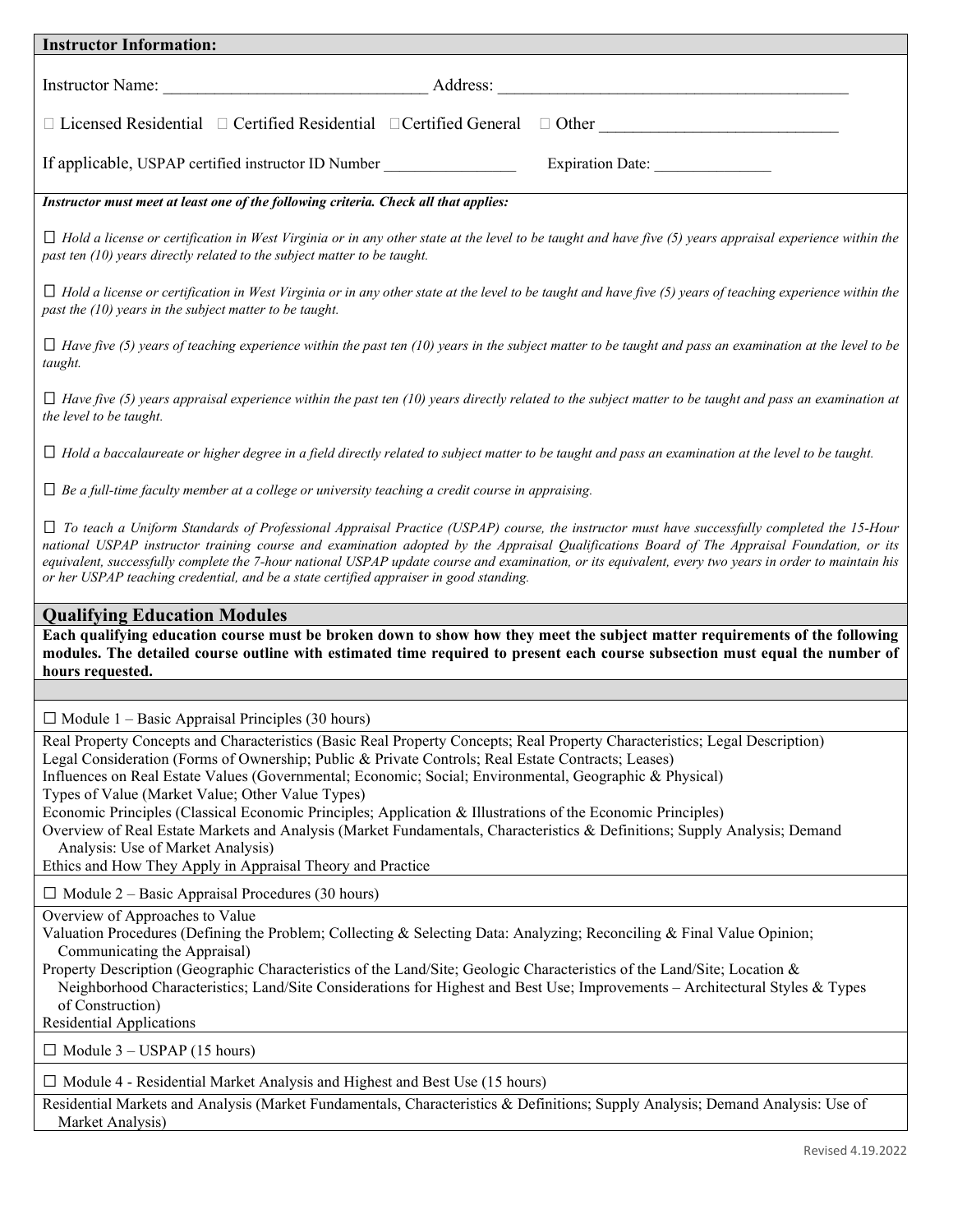| Highest and Best Use (Test Constraints; Application of Highest and Best Use; Special Considerations; Market Analysis; Case Studies)                                                                                                                                                                                                                                    |
|------------------------------------------------------------------------------------------------------------------------------------------------------------------------------------------------------------------------------------------------------------------------------------------------------------------------------------------------------------------------|
| $\Box$ Module 5 – Residential Appraiser Site Valuation and Cost Approach (15 hours)                                                                                                                                                                                                                                                                                    |
| Site Valuation (Methods; Case Studies)<br>Cost Approach (Concepts & Definitions; Replacement/Reproduction Cost New; Accrued Depreciation; Methods of Estimating<br>Accrued Depreciation; Case Studies)                                                                                                                                                                 |
| $\Box$ Module 6 – Residential Sales Comparison and Income Approaches (30 hours)                                                                                                                                                                                                                                                                                        |
| Valuation Principles & Procedures - Sales Comparison Approach<br>Valuation Principles & Procedures - Income Approach<br>Finance and Cash Equivalency<br>Financial Calculator Introduction<br>Identification, Derivation and Measurement of Adjustments<br><b>Gross Rent Multipliers</b><br><b>Partial Interests</b><br>Reconciliation<br>Case Studies and Applications |
| $\Box$ Module 7 – Residential Report Writing and Case Studies (15 hours)                                                                                                                                                                                                                                                                                               |
| Writing and Reasoning Skills<br><b>Common Writing Problems</b><br>Form Reports<br>Report Options and USPAP Compliance<br><b>Case Studies</b>                                                                                                                                                                                                                           |
| $\Box$ Module 8 – Statistics, Modeling and Finance (15 hours)                                                                                                                                                                                                                                                                                                          |
| <b>Statistics</b><br>Valuation Models (AVM's and Mass Appraisal)<br>Real Estate Finance                                                                                                                                                                                                                                                                                |
| $\Box$ Module 9 – Advanced Residential Applications and Case Studies (15 hours)                                                                                                                                                                                                                                                                                        |
| Complex Property, Ownership & Market Conditions<br>Deriving and Supporting Adjustments<br><b>Residential Market Analysis</b><br><b>Advanced Case Studies</b>                                                                                                                                                                                                           |
| $\Box$ Module 10 – General Appraiser Market Analysis and Highest and Best Use (30 hours)                                                                                                                                                                                                                                                                               |
| Real Estate Markets and Analysis (Market Fundamentals, Characteristics & Definitions; Supply Analysis; Demand Analysis; Use of<br>Market Analysis)<br>Highest and Best Use (Test Constraints; Application of Highest & Best Use; Special Considerations; Market Analysis; Case Studies)                                                                                |
| $\Box$ Module 11 – General Appraiser Sales Comparison Approach (30 hours)                                                                                                                                                                                                                                                                                              |
| Value Principles<br>Procedures<br>Identification and Measurement of Adjustments<br>Reconciliation<br>Case Studies                                                                                                                                                                                                                                                      |
| $\Box$ Module 12 – General Appraiser Site Valuation and Cost Approach (30 hours)                                                                                                                                                                                                                                                                                       |
| Site Valuation (Methods; Case Studies)<br>Cost Approach (Concepts & Definitions; Replacement/Reproduction Cost new; Accrued Depreciation; Methods of Estimating<br>Accrued Depreciation; Case Studies)<br>Case Studies                                                                                                                                                 |
| $\Box$ Module 13 – General Appraiser Income Approach (60 hours)                                                                                                                                                                                                                                                                                                        |
| Overview<br>Compound Interest<br>Lease Analysis<br>Income Analysis<br>Vacancy & Collection Loss<br>Estimating Operating Expenses & Reserves<br>Reconstructed Income & Expense Statement<br>Stabilized Net Operating Income Estimate                                                                                                                                    |